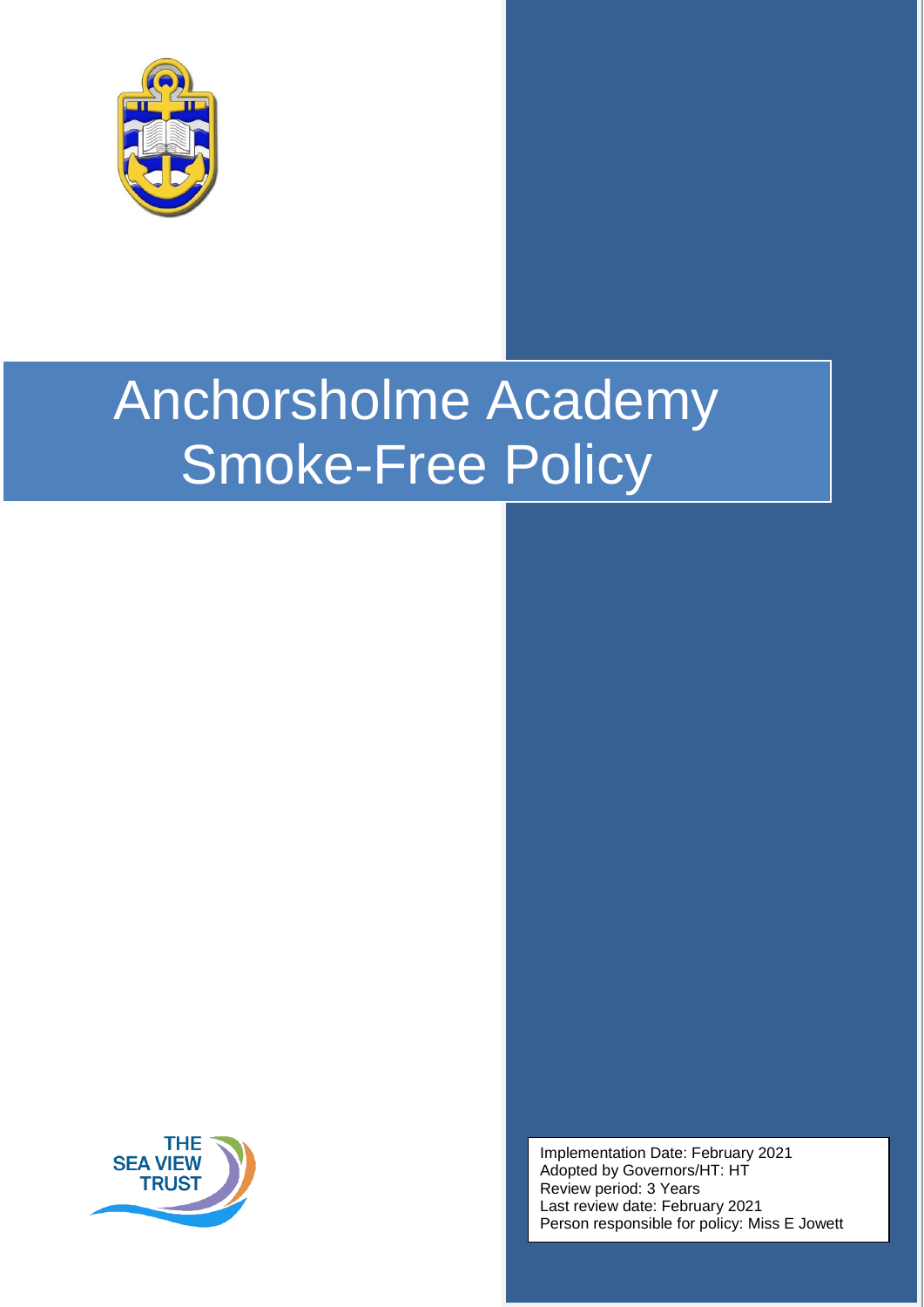## **Statement of Intent**

Anchorsholme Academy has a duty to protect its employees and pupils from known hazards. We understand that the health risks associated with smoking are serious and detrimental for those who smoke, as well as people within close proximity.

Through this policy, we aim to:

- Create a smoke-free environment for all those within the school community, including staff, pupils, visitors, parents, etc.
- Create a smoke-free environment whilst attempting to be sensitive to those who find it difficult not to smoke on the premises.
- Clarify the use of e-cigarettes and cigarettes on, and around, the school premises.

For the purpose of this policy, the term 'Staff' refers to all paid/unpaid members of staff, volunteers, placement students, contractors and visitors.

## **1. Legal Framework**

- 1.1. This policy has due regard to legislation, including, but not limited to, the following:
	- Health and Safety at Work etc. Act 1974
	- Health Act 2006
	- Children and Young Persons (Protection from Tobacco) Act 1991
	- Nicotine Inhaling Products (Age of Sale and Proxy Purchasing) Regulations 2015
	- Equality Act 2010
- 1.2. This policy also has due regard to guidance including, but not limited to, the following:
	- Public Health England (2016) 'Use of e-cigarettes in public places and workplaces'

## **2. Policy Application**

- 2.1. The principles outlined in this policy apply to all paid/unpaid staff, pupils, volunteers, placement students, contractors, visitors and parents/contacts.
- 2.2. The principles outlined in this policy also continue to apply whether or not 'no smoking' signs are displayed.
- 2.3. All areas of the school premises, including outdoor areas, are designated smokefree environments and, as such, all individuals are prohibited from smoking anywhere on the premises.

## **3. E-Cigarettes on the Premises**

- 3.1. For the purpose of the policy, the process of using an e-cigarette is defined as vaping.
- 3.2. The school recognises the use of e-cigarettes as having significant potential to reduce tobacco use, as well as the harmful effects it causes to smokers and those around them.
- 3.3. Although e-cigarettes are not covered by the Health Act 2006, the school adopts a fully smoke-free environment, and recognises that use of e-cigarettes, whilst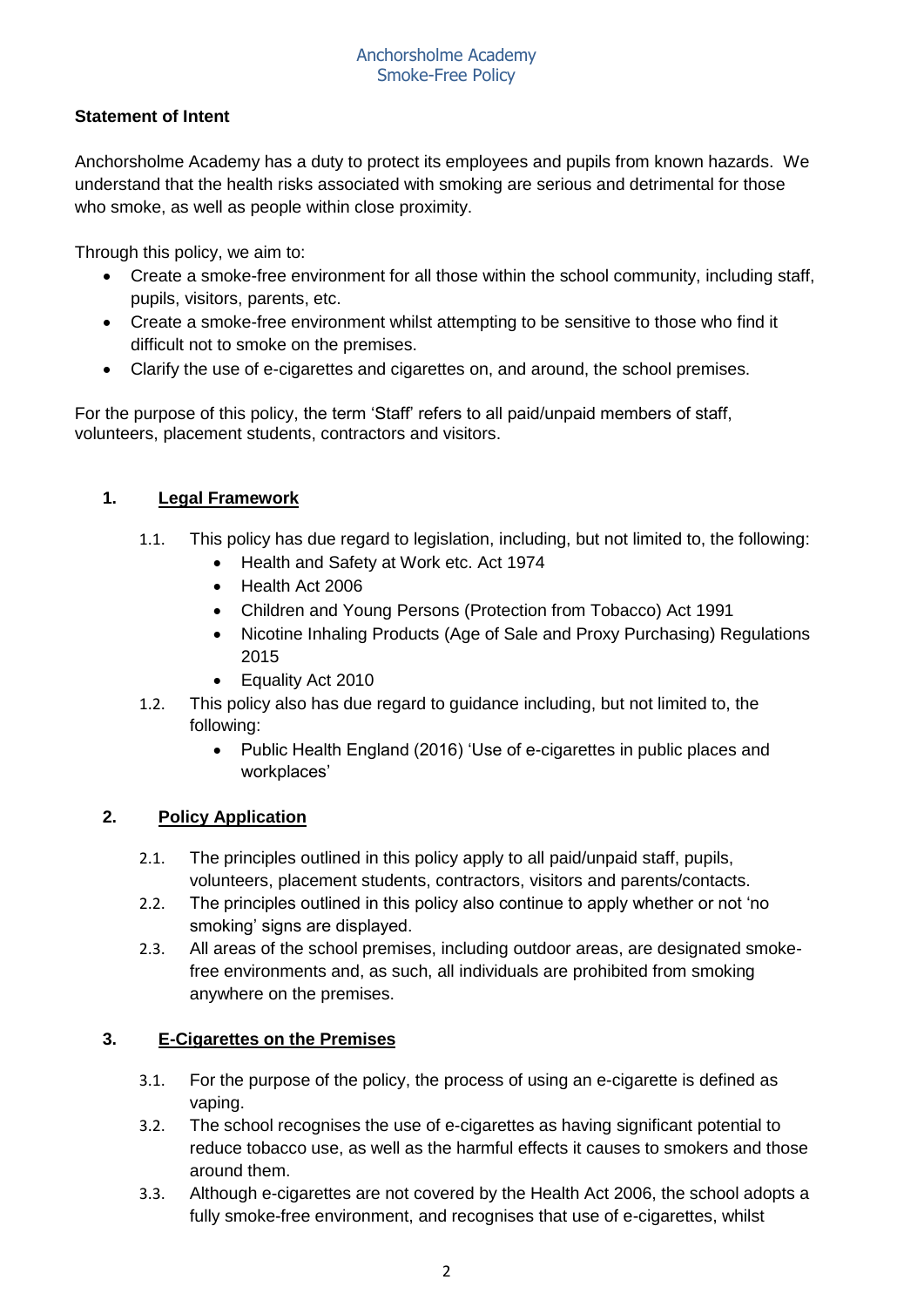significantly safer for health than cigarettes, still pose some hazards, particularly for those with asthma and respiratory conditions who may be affected by the vapour.

- 3.4. The school also recognises that e-cigarettes may create a nuisance for others in the production of vapour, particularly for non-users.
- 3.5. The school does not consider the use of e-cigarettes to be professional behaviour and, therefore, individuals are not permitted to use e-cigarettes whilst on the premises/site. Staff and parents/contacts who wish to vape must move away from the school premises and remove any identification badges/lanyards/uniform that could identify the school in any way.
- 3.6. Vaping is not permitted at any time in vehicles being used on behalf of the school, e.g. school minibuses, where car mileage allowance is being claimed, and at times when pupils are present in the vehicle.
- 3.7. Vaping is not permitted in any personal vehicles on the school premises/site.
- 3.8. Any individual witnessed vaping in personal vehicles as outlined above, or in vehicles used on behalf of the school, will be subject to disciplinary action as outlined in [section 5](#page-3-0) of this policy.
- 3.9. The school does not allow vaping breaks at any times during the school day. If an individual wishes to use their e-cigarette, they are only permitted to do so during arranged break times, e.g. lunch time, and in accordance with the principles outlined above.
- 3.10. It is illegal for any individual under the age of 18 to use an e-cigarette. Any pupil witnessed using an e-cigarette on the premises will face disciplinary action.
- 3.11. Staff and parents/contacts are prohibited from purchasing e-cigarettes for pupils and any other individuals under the age of 18 at the school, e.g. visitors.

## **4. Smoking on the Premises**

- 4.1. Smoking is prohibited on the school premises/site at all times; there are no designated areas available on the school premises for smoking.
- 4.2. Staff, parents/contacts and pupils are not permitted to smoke on school premises; this is to reduce the risk of pupils, parents and other members of the school community witnessing the individual smoking, which may affect professional etiquette. Staff and parents/contacts who wish to smoke must move away from the school premises and remove any identification badges/lanyards/uniform that could identify the school in any way.
- 4.3. Any individual who is witnessed smoking on the premises will be subject to disciplinary sanctions, as outlined in [section 5](#page-3-0) of this policy.
- 4.4. Smoking is not permitted at any time in vehicles being used on behalf of the school, e.g. school minibuses, whether or not pupils are present, or car mileage allowance is being claimed, as smoke fumes may linger in the vehicle and affect the health of other passengers.
- 4.5. Smoking is not permitted in any personal vehicles on the school premises/site.
- 4.6. Any individual witnessed smoking in personal vehicles as outlined above, or in vehicles used on behalf of the school, will be subject to disciplinary action as outlined in [section 5](#page-3-0) of this policy.
- 4.7. The school does not allow smoking breaks at any times during the school day. If an individual wishes to smoke, they are only permitted to do so during arranged break times, e.g. lunch time, and in accordance with the principles outlined above.
- 4.8. It is illegal for any individual under the age of 18 to smoke. Any pupil witnessed using cigarettes on the premises will face disciplinary action.